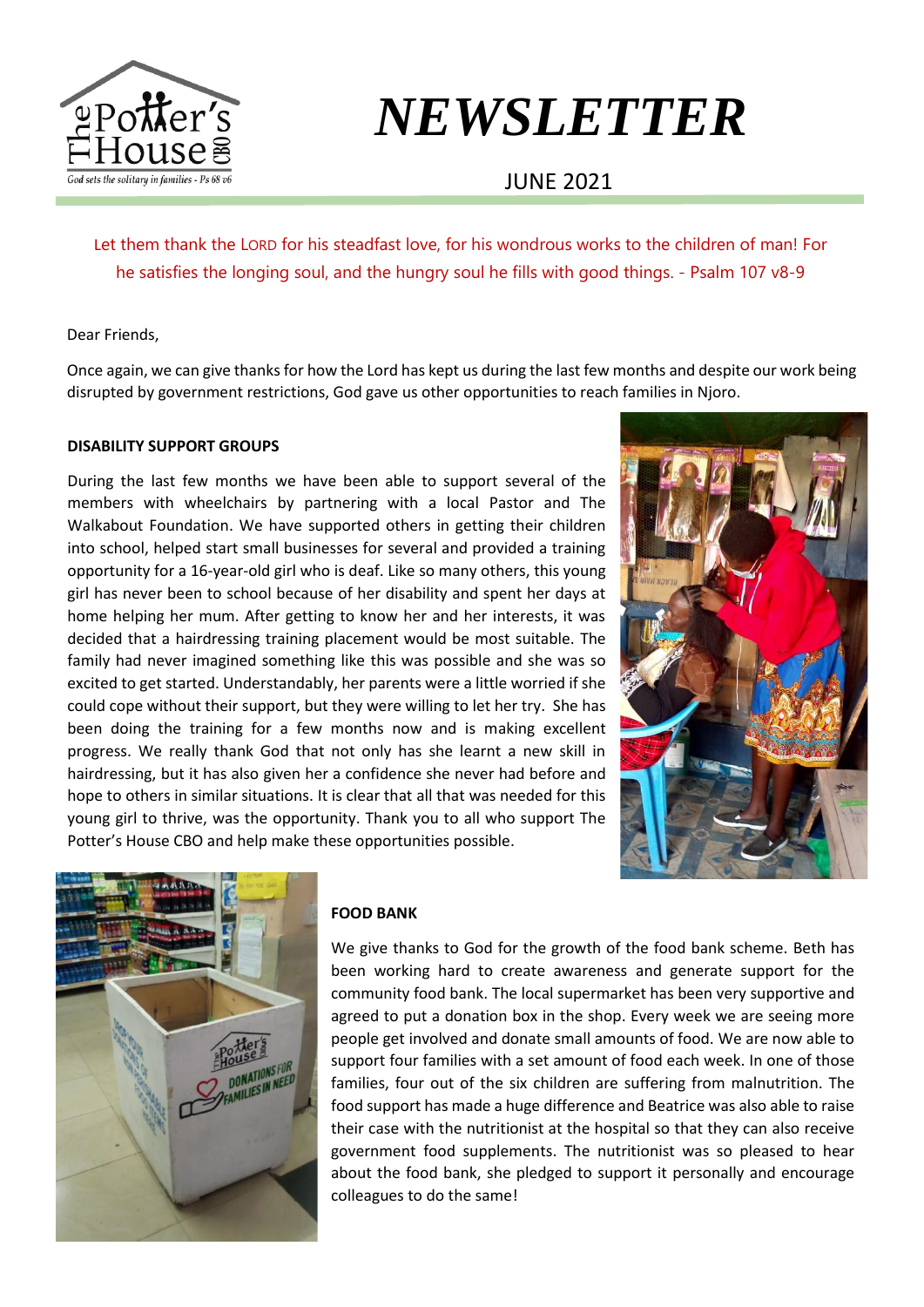#### **KIBANDAS**

Seeing families empowered to become self-sufficient gives us great joy, especially when we know how desperate the situation was when the family was first referred. Recently, we had a family referred that was really struggling. When Beatrice first visited, the mum was heard telling the children not to eat the food that was in the house for lunch because it was all they had, and better to eat later so they didn't sleep hungry. It is



an unimaginable situation for most of us, but for this family it was life every day. After addressing the immediate needs, a kibanda was provided plus the fruit and vegetables to start selling. Now, she has a regular income and has even been able to save money for a school uniform for one of her children.

This is how our support has made a difference, in her own words…" *I was almost committing suicide when The Potter's House came to me. I had suicidal thoughts because I couldn't afford to feed my family nor pay my rent. With 7 children, I felt like giving up with life but somehow God, through a neighbour, recommended me to The Potter's House and currently I am working on the kibanda and getting weekly food*". She added, "*I don't know what to say to God but since I am a Christian, I will keep praying for The Potter's House whom I met 2 months ago and have touched my life in a big way, that God will provide more to them such that they are able to give and touch others who are struggling*".

#### **BIBLE STUDY AND PRAYER MEETING**

We give thanks to God for the answer to our prayers for faithful bible-teaching in Njoro. After three years of praying and with support from The Covenant Baptist Church Nakuru, we have been able to start a weekly bible study and prayer meeting for families The Potter's House CBO supports and the wider community. We are confident that as God's word is shared each week, we will see God's transforming grace in the lives of all that hear. Thank you to all who have been praying alongside us in this matter.

The Covenant Baptist Church are based in Nakuru which is a large town about 20 minutes drive away from Njoro. If you would like to know more about them, please have a look at their website. [www.cbcnakuru.com](http://www.cbcnakuru.com/)





*COVENANT BAPTIST CHURCH - NAKURU*

*LEFT: PASTOR RONALD KOGO AND THE LEADERSHIP TEAM*